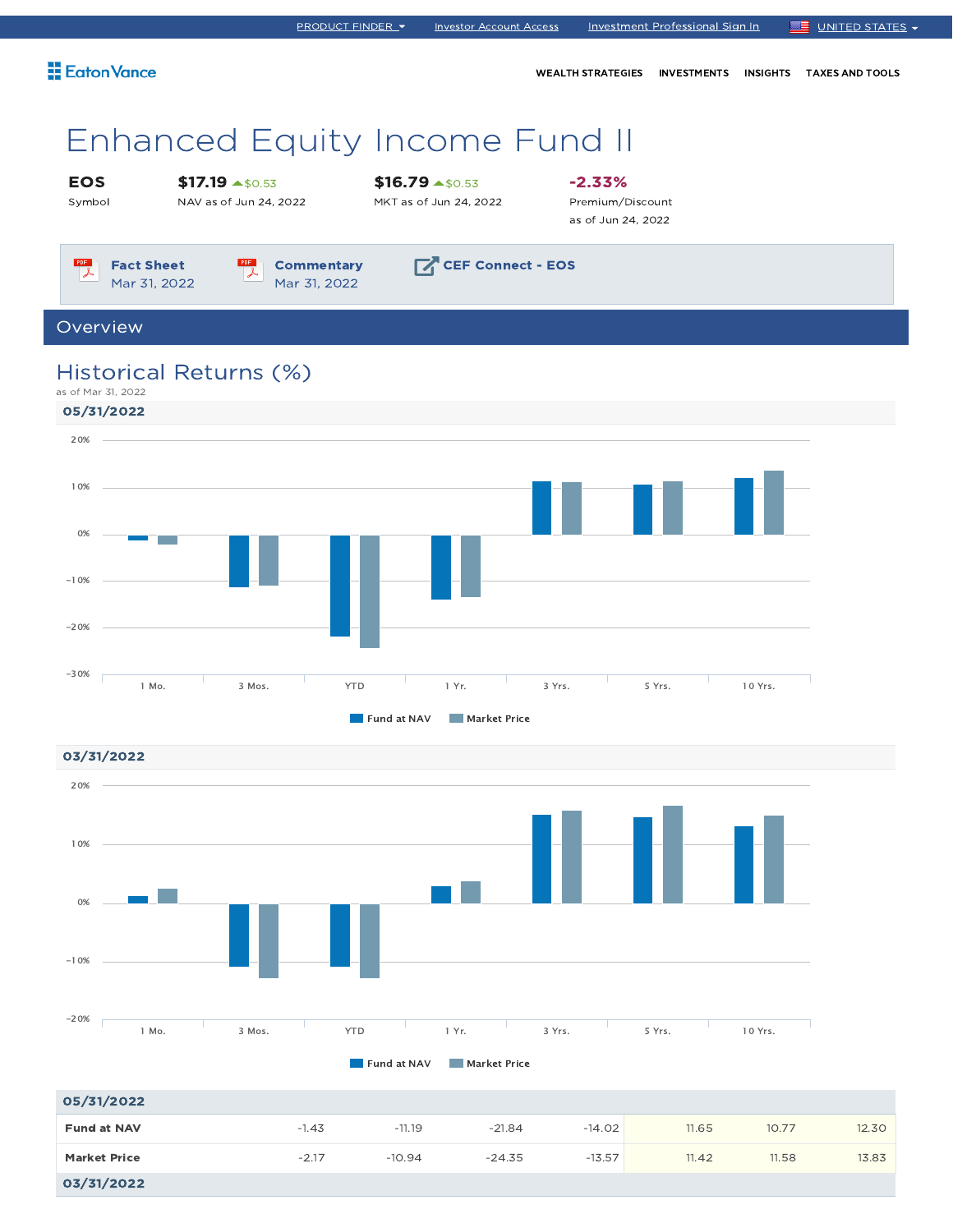| <b>Fund at NAV</b>  | l.25               | 10.89 | $-10.89$        | 2.94 | 15.16 | 14.79 | $\cap$<br>13.ZJ             |
|---------------------|--------------------|-------|-----------------|------|-------|-------|-----------------------------|
| <b>Market Price</b> | 250<br><b>L.JL</b> | 12.90 | $-12.92$<br>- 1 | 3.80 | 15.87 | 16.76 | 15.1 <sub>C</sub><br>13. IU |

Past performance is no guarantee of future results. Investment return and principal value will fluctuate so that shares, when sold, may be worth more or less than their original cost. Performance is for the stated time period only; due to market volatility, the Fund's current performance may be lower or higher than quoted. The Fund's performance at market price will differ from its results at NAV. Returns are historical and are calculated by determining the percentage change in net asset value or market price (as applicable) with all distributions reinvested and includes management fees and other expenses. Until the reinvestment of Fund distributions is completed, returns are calculated using the lower of the net asset value or market price of the shares on the distribution ex date. Once the reinvestment is complete, returns are calculated using the average reinvestment price. Performance less than or equal to one year is cumulative.

The Fund has adopted a policy to pay common shareholders a stable monthly distribution, and may pay distributions consisting of amounts characterized for federal income tax purposes as qualified and non-qualified ordinary dividends, capital gains distributions and nondividend distributions, also known as return of capital. There is no assurance that the Fund will always be able to pay distributions of <sup>a</sup> particular size. Click here for more information.

# Distribution Rates<sup>1,2</sup>

|                                          | as of Jun 24, 2022 |
|------------------------------------------|--------------------|
| <b>Distribution Rate at NAV</b>          | 9.58%              |
| <b>Distribution Rate at Market Price</b> | 9.81%              |

### Fund Facts as of May 31, 2022

| <b>Performance Inception</b> | 01/31/2005     |
|------------------------------|----------------|
| <b>Investment Objective</b>  | Current income |
| <b>Total Net Assets</b>      | \$920.6M       |
| <b>CUSIP</b>                 | 278277108      |

## Fund Facts

| <b>Performance Inception</b> | 01/31/2005     |
|------------------------------|----------------|
| <b>Investment Objective</b>  | Current income |
| <b>CUSIP</b>                 | 278277108      |

# Expense Ratios (%)

| as of Annual Report dated 12/31/2021 |      |
|--------------------------------------|------|
| <b>Management Fees</b>               | 1.00 |
| <b>Other Expenses</b>                | 0.08 |
| <b>Total Expenses</b>                | 1.08 |

## Portfolio Management

| <b>Lewis R. Piantedosi</b>         | Managed Fund since 2014 |
|------------------------------------|-------------------------|
| <b>Douglas R. Rogers, CFA, CMT</b> | Managed Fund since 2021 |

The information contained herein is provided for informational purposes only and does not constitute a solicitation of an offer to buy or sell Fund shares. Common shares of the Fund are only available for purchase and sale at current market price on a stock exchange. There is no assurance that the Fund will achieve its investment objective. The Fund is subject to numerous risks, including investment risks. Shares of closed-end funds often trade at a discount from their net asset value. The Fund is not a complete investment program and you may lose money investing in the Fund. An investment in the Fund may not be appropriate for all investors. Investors should review and consider carefully the Fund's investment objective, risks, charges and expenses.

The premium/discount is calculated as [(market price/NAV)-1].

Links to Morningstar Fact Sheet and CEF Connect: By clicking on the link from this page to the Morningstar fact sheet or CEF Connect, you will leave the Eaton Vance website. Eaton Vance is not responsible for the content of any such third-party website. See "Terms and Conditions" below.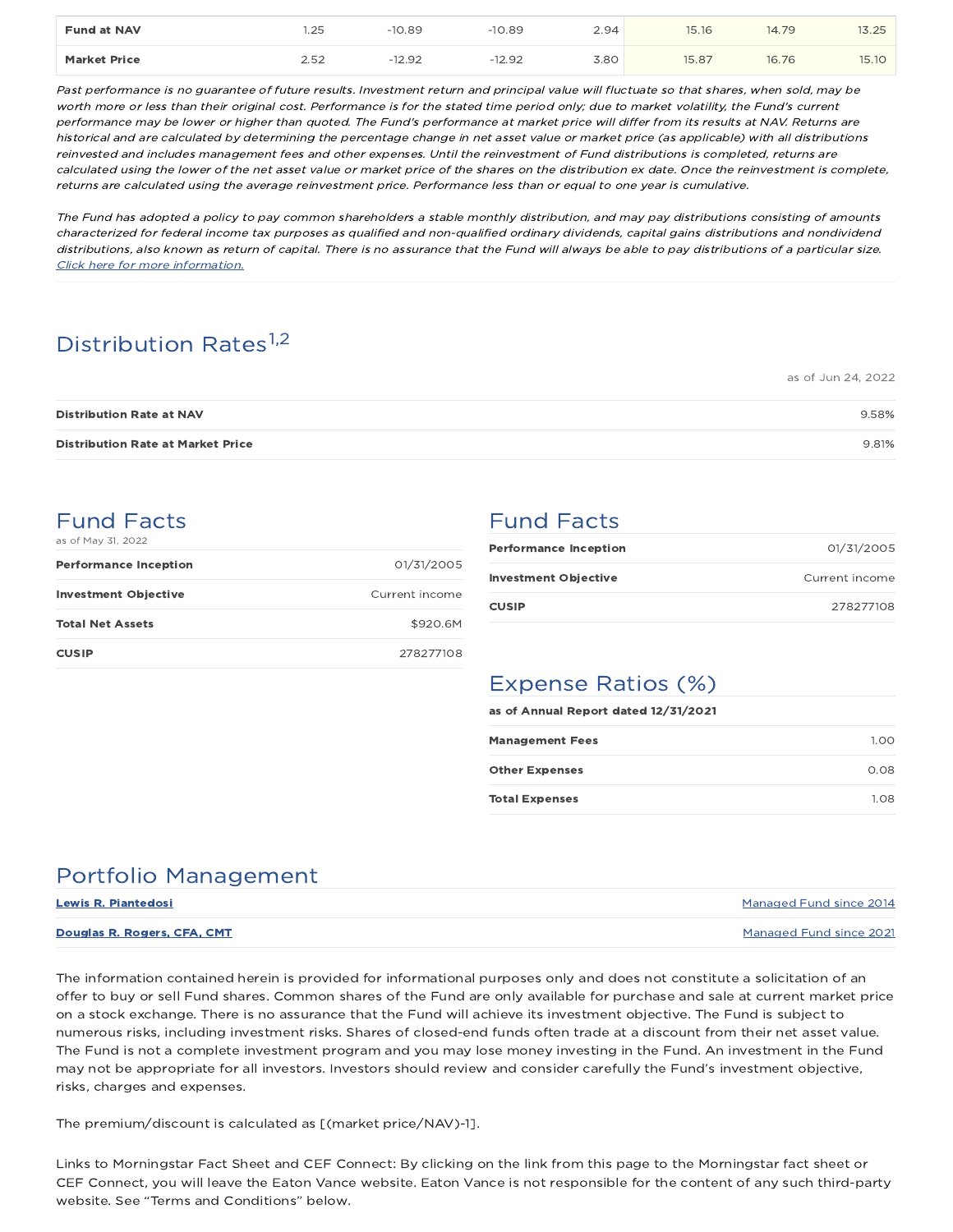Eaton Vance Distributors, Inc., Member FINRA/SIPC, is an affiliate of Eaton Vance Management.

## About Risk:

The value of investments held by the Fund may increase or decrease in response to economic, and financial events (whether real, expected or perceived) in the U.S. and global markets. The value of equity securities is sensitive to stock market volatility. A decision as to whether, when and how to use options involves the exercise of skill and judgment, and even a well-conceived and well-executed options program may be adversely affected by market behavior or unexpected events. As the writer of a call option, the Fund forgoes, during the option's life, the opportunity to profit from increases in the market value of the security covering the call option above the sum of the option premium received and the exercise price of the call, but has retained the risk of loss, minus the option premium received, should the price of the underlying security decline. In addition, the trading price of options may be adversely affected if the market for such options becomes less liquid or smaller. The Fund's exposure to derivatives involves risks different from, or possibly greater than, the risks associated with investing directly in securities and other investments. Derivatives instruments can be highly volatile, result in leverage (which can increase both the risk and return potential of the Fund), and involve risks in addition to the risks of the underlying instrument on which the derivative is based, such as counterparty, correlation and liquidity risk. The impact of the coronavirus on global markets could last for an extended period and could adversely affect the Fund's performance. If a counterparty is unable to honor its commitments, the value of Fund shares may decline and/or the Fund could experience delays in the return of collateral or other assets held by the counterparty. The Fund may engage in other investment practices that may involve additional risks.

1. Distribution Rate at NAV and Market Price is calculated by dividing the last distribution paid per share (annualized) by NAV or market price, respectively. A Fund's distributions in any period may be more or less than the net return earned by the Fund on its investments, and therefore should not be used as a measure of performance or confused with "yield" or "income." 2. The Fund has adopted a policy to pay common shareholders a stable monthly distribution, and may pay distributions consisting of amounts characterized for federal income tax purposes as qualified and non-qualified ordinary dividends, capital gains distributions and non-dividend distributions, also known as return of capital.

### **Performance**

### Historical Returns (%)

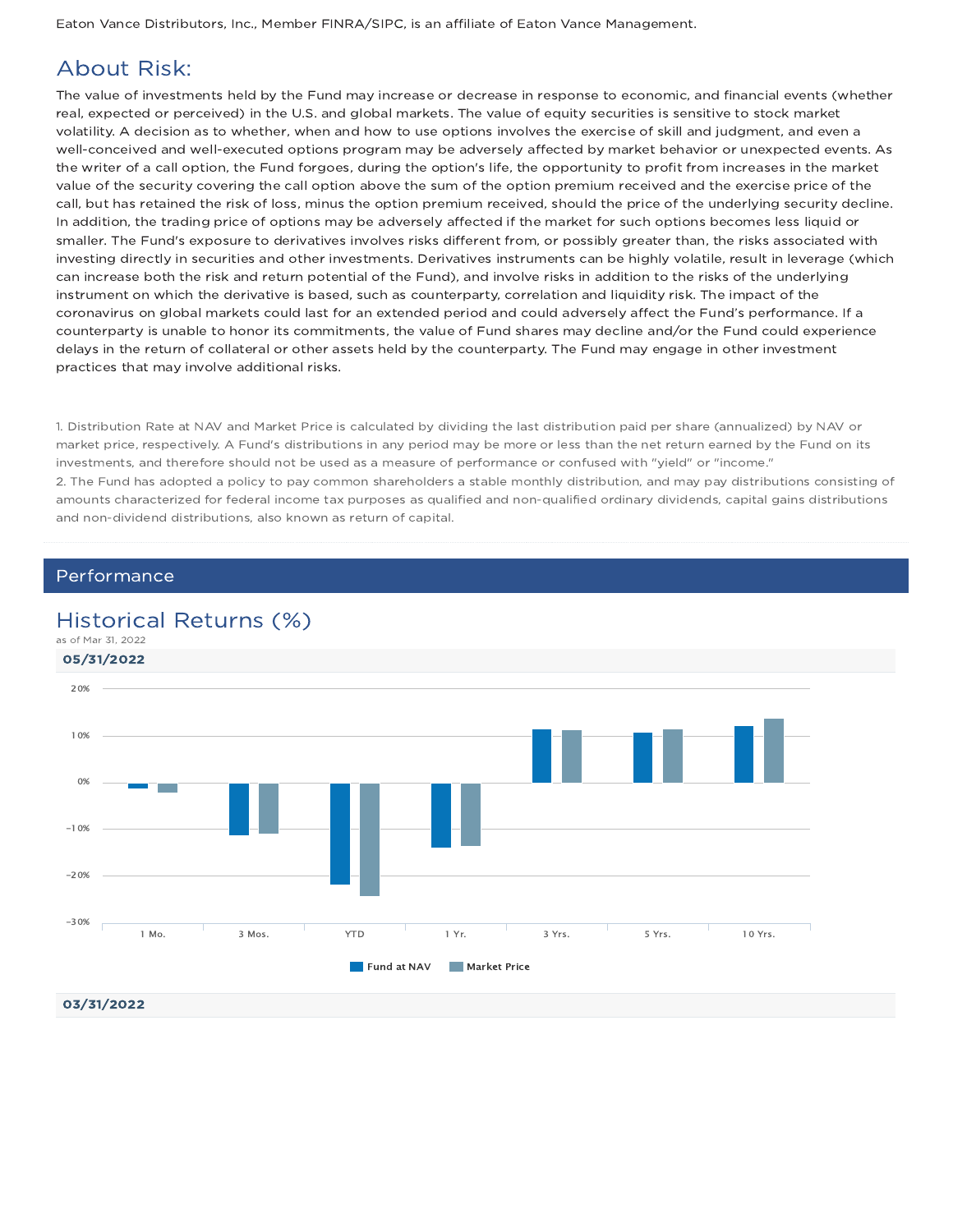

| 05/31/2022          |         |          |          |          |       |       |       |
|---------------------|---------|----------|----------|----------|-------|-------|-------|
| <b>Fund at NAV</b>  | $-1.43$ | $-11.19$ | $-21.84$ | $-14.02$ | 11.65 | 10.77 | 12.30 |
| <b>Market Price</b> | $-2.17$ | $-10.94$ | $-24.35$ | $-13.57$ | 11.42 | 11.58 | 13.83 |
| 03/31/2022          |         |          |          |          |       |       |       |
| <b>Fund at NAV</b>  | 1.25    | $-10.89$ | $-10.89$ | 2.94     | 15.16 | 14.79 | 13.25 |
| <b>Market Price</b> | 2.52    | $-12.92$ | $-12.92$ | 3.80     | 15.87 | 16.76 | 15.10 |

Past performance is no guarantee of future results. Investment return and principal value will fluctuate so that shares, when sold, may be worth more or less than their original cost. Performance is for the stated time period only; due to market volatility, the Fund's current performance may be lower or higher than quoted. The Fund's performance at market price will differ from its results at NAV. Returns are historical and are calculated by determining the percentage change in net asset value or market price (as applicable) with all distributions reinvested and includes management fees and other expenses. Until the reinvestment of Fund distributions is completed, returns are calculated using the lower of the net asset value or market price of the shares on the distribution ex date. Once the reinvestment is complete, returns are calculated using the average reinvestment price. Performance less than or equal to one year is cumulative.

The Fund has adopted a policy to pay common shareholders a stable monthly distribution, and may pay distributions consisting of amounts characterized for federal income tax purposes as qualified and non-qualified ordinary dividends, capital gains distributions and nondividend distributions, also known as return of capital. There is no assurance that the Fund will always be able to pay distributions of <sup>a</sup> particular size. Click here for more information.

## Calendar Year Returns (%)

|                     | 2012  | 2013  | 2014  | 2015 | 2016 | 2017  | 2018 | 2019  | 2020  | 2021  |
|---------------------|-------|-------|-------|------|------|-------|------|-------|-------|-------|
| <b>Fund at NAV</b>  | 12.13 | 29.60 | 10.98 | 6.87 | 2.72 | 24.04 | O.21 | 27.71 | 28.55 | 18.82 |
| <b>Market Price</b> | 12.74 | 35.99 | 15.07 | 6.43 | 1.68 | 27.76 | 2.78 | 31.22 | 29.31 | 20.40 |

# Fund Facts

Performance Inception della contrare della contrare della contrare della contrare della contrare della contra

# Distribution Rates<sup>1,2</sup>

as of Jun 24, 2022

| <b>Distribution Rate at NAV</b>          | 9.58% |
|------------------------------------------|-------|
| <b>Distribution Rate at Market Price</b> | 9.81% |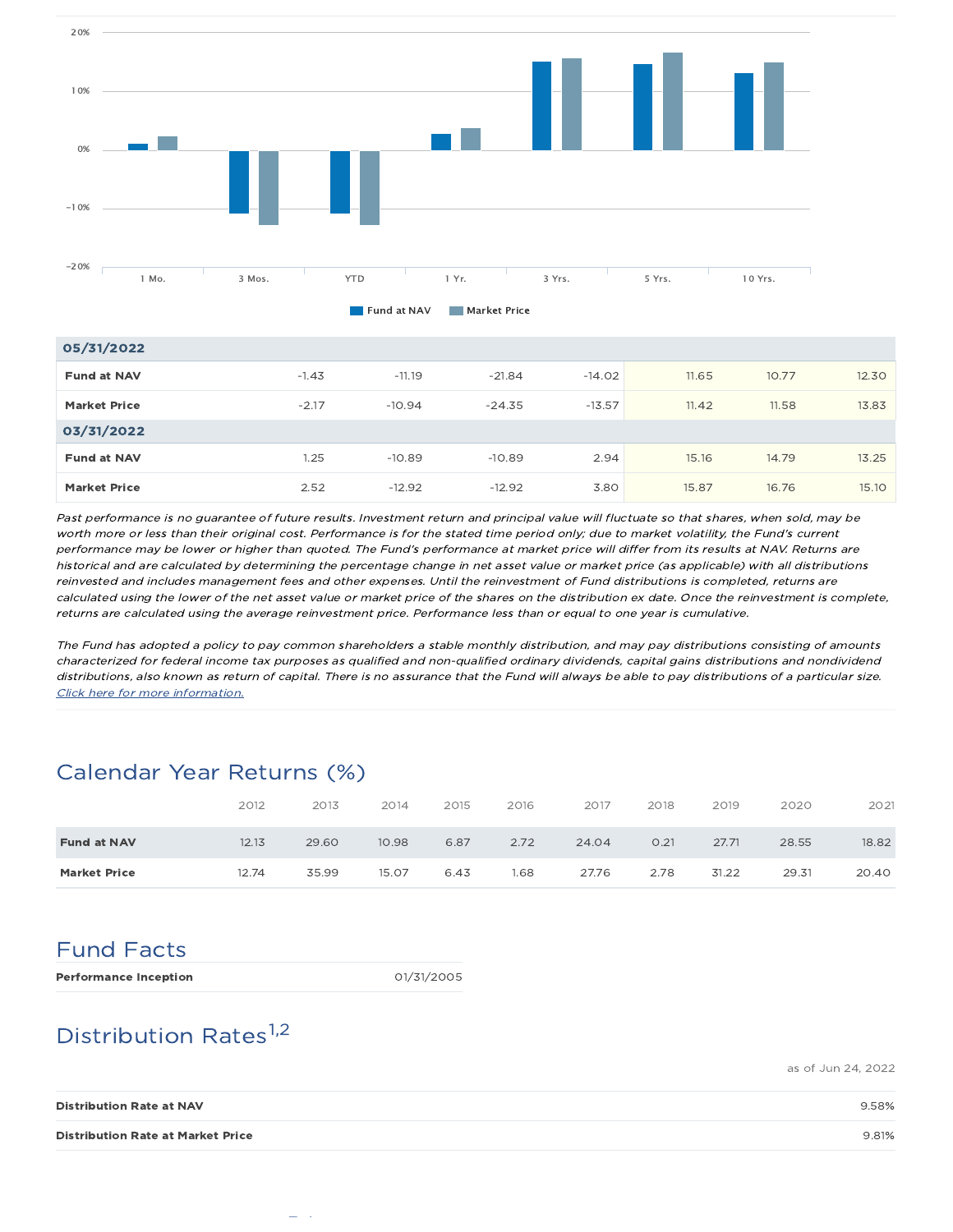# Distribution History<sup>3,4</sup>

| Ex-Date         | Distribution | Reinvest Price |
|-----------------|--------------|----------------|
| Jun 22, 2022    | \$0.13730    |                |
| Jun 22, 2022    | \$0.13730    |                |
| May 23, 2022    | \$0.13730    |                |
| May 23, 2022    | \$0.13730    |                |
| Apr 21, 2022    | \$0.13730    |                |
| Apr 21, 2022    | \$0.13730    |                |
| Mar 23, 2022    | \$0.13730    |                |
| Feb 17, 2022    | \$0.13730    |                |
| Jan 21, 2022    | \$0.13730    |                |
| Dec 22, 2021    | \$0.13730    |                |
| <b>View All</b> |              |                |

No records in this table indicates that there has not been a distribution greater than .0001 within the past 3 years.

# Tax Character of Distributions

### Ordinary Dividends

|                          | Non-Qualified | Qualified | Total  | Capital Gain Distributions | Nondividend Distributions | <b>Total Distributions</b> |
|--------------------------|---------------|-----------|--------|----------------------------|---------------------------|----------------------------|
| Distributions (\$)       |               |           |        |                            |                           |                            |
| 2019                     | \$0.00        | \$0.00    | \$0.00 | \$1.21                     | \$0.00                    | \$1.21                     |
| 2018                     | \$0.00        | \$0.00    | \$0.00 | \$1.05                     | \$0.00                    | \$1.05                     |
| 2017                     | \$0.00        | \$0.00    | \$0.00 | \$0.42                     | \$0.63                    | \$1.05                     |
| 2016                     | \$0.00        | \$0.05    | \$0.05 | \$0.13                     | \$0.87                    | \$1.05                     |
| 2015                     | \$0.00        | \$0.13    | \$0.13 | \$0.55                     | \$0.37                    | \$1.05                     |
| 2014                     | \$0.03        | \$0.17    | \$0.20 | \$0.85                     | \$0.00                    | \$1.05                     |
| 2013                     | \$0.00        | \$0.13    | \$0.13 | \$0.92                     | \$0.00                    | \$1.05                     |
| 2012                     | \$0.00        | \$0.11    | \$0.11 | \$0.00                     | \$0.95                    | \$1.06                     |
| 2011                     | \$0.00        | \$0.03    | \$0.03 | \$0.00                     | \$1.08                    | \$1.11                     |
| 2010                     | \$0.00        | \$0.07    | \$0.07 | \$0.00                     | \$1.34                    | \$1.41                     |
| 2009                     | \$0.00        | \$0.08    | \$0.08 | \$0.00                     | \$1.65                    | \$1.73                     |
| 2008                     | \$0.03        | \$0.00    | \$0.03 | \$0.00                     | \$1.70                    | \$1.73                     |
| 2007                     | \$1.24        | \$0.15    | \$1.39 | \$0.21                     | \$0.13                    | \$1.73                     |
| 2006                     | \$1.20        | \$0.38    | \$1.58 | \$0.08                     | \$0.07                    | \$1.73                     |
| 2005                     | \$1.31        | \$0.13    | \$1.44 | \$0.00                     | \$0.00                    | \$1.44                     |
| <b>Distributions (%)</b> |               |           |        |                            |                           |                            |
| 2019                     | 0.00%         | 0.00%     | 0.00%  | 100.00%                    | 0.00%                     | 100.00%                    |
| 2018                     | 0.00%         | 0.00%     | 0.00%  | 100.00%                    | 0.00%                     | 100.00%                    |
| 2017                     | 0.00%         | 0.00%     | 0.00%  | 40.24%                     | 59.76%                    | 100.00%                    |
| 2016                     | 0.00%         | 5.10%     | 5.10%  | 12.00%                     | 82.90%                    | 100.00%                    |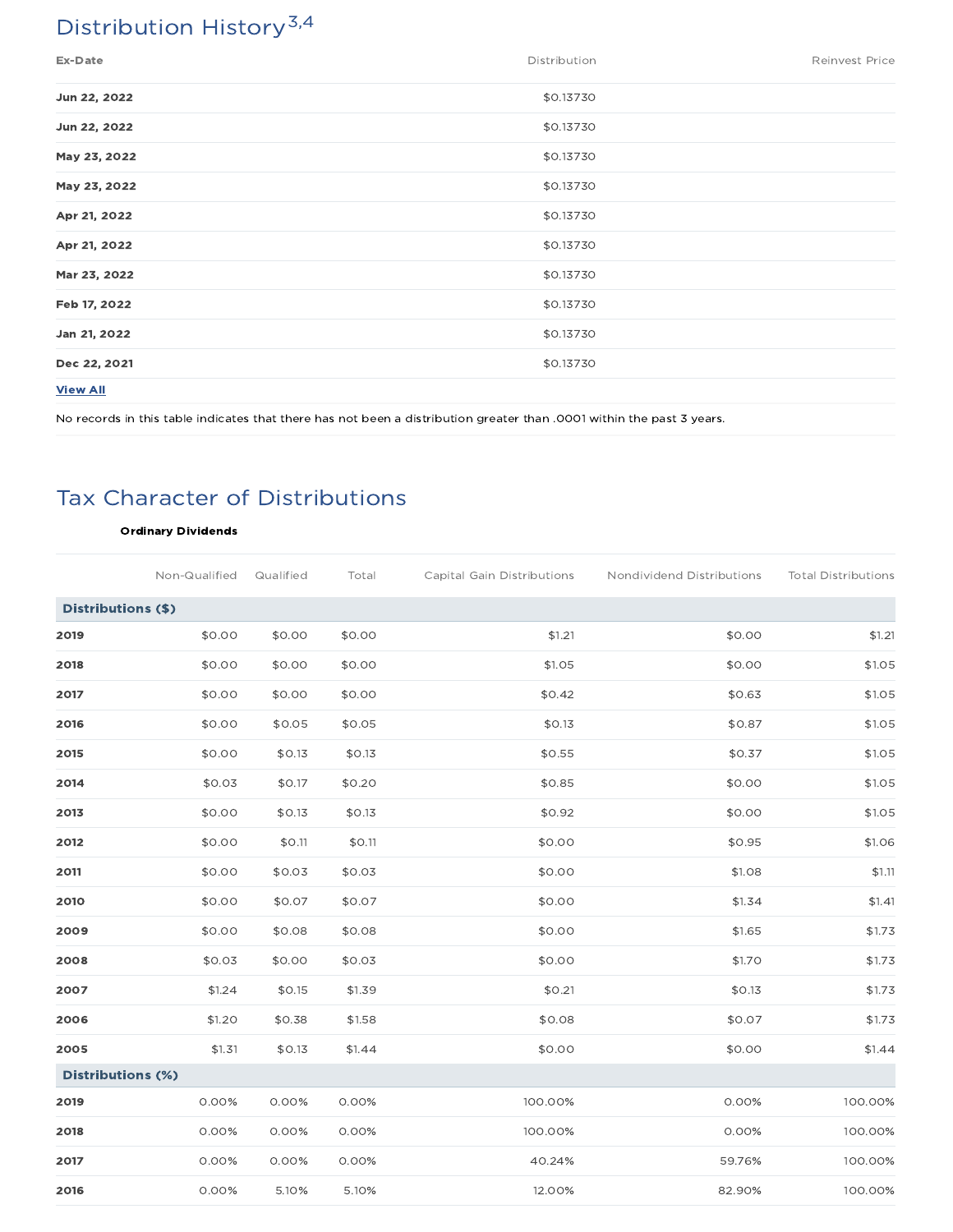#### Ordinary Dividends

|      | Non-Qualified | Qualified | Total   | Capital Gain Distributions | Nondividend Distributions | <b>Total Distributions</b> |
|------|---------------|-----------|---------|----------------------------|---------------------------|----------------------------|
| 2015 | $0.00\%$      | 12.26%    | 12.26%  | 52.44%                     | 35.30%                    | 100.00%                    |
| 2014 | 3.00%         | 16.49%    | 19.49%  | 80.51%                     | 0.00%                     | 100.00%                    |
| 2013 | 0.00%         | 12.03%    | 12.03%  | 87.97%                     | 0.00%                     | 100.00%                    |
| 2012 | 0.00%         | 10.56%    | 10.56%  | 0.00%                      | 89.44%                    | 100.00%                    |
| 2011 | 0.00%         | 2.79%     | 2.79%   | 0.00%                      | 97.21%                    | 100.00%                    |
| 2010 | 0.00%         | 4.68%     | 4.68%   | 0.00%                      | 95.32%                    | 100.00%                    |
| 2009 | $0.00\%$      | 4.67%     | 4.67%   | 0.00%                      | 95.33%                    | 100.00%                    |
| 2008 | 1.48%         | 0.00%     | 1.48%   | 0.00%                      | 98.52%                    | 100.00%                    |
| 2007 | 71.33%        | 8.93%     | 80.26%  | 12.06%                     | 7.68%                     | 100.00%                    |
| 2006 | 69.29%        | 21.91%    | 91.20%  | 4.67%                      | 4.13%                     | 100.00%                    |
| 2005 | 90.68%        | 9.32%     | 100.00% | 0.00%                      | 0.00%                     | 100.00%                    |

The information contained herein is provided for informational purposes only and does not constitute a solicitation of an offer to buy or sell Fund shares. Common shares of the Fund are only available for purchase and sale at current market price on a stock exchange. There is no assurance that the Fund will achieve its investment objective. The Fund is subject to numerous risks, including investment risks. Shares of closed-end funds often trade at a discount from their net asset value. The Fund is not a complete investment program and you may lose money investing in the Fund. An investment in the Fund may not be appropriate for all investors. Investors should review and consider carefully the Fund's investment objective, risks, charges and expenses.

The premium/discount is calculated as [(market price/NAV)-1].

Links to Morningstar Fact Sheet and CEF Connect: By clicking on the link from this page to the Morningstar fact sheet or CEF Connect, you will leave the Eaton Vance website. Eaton Vance is not responsible for the content of any such third-party website. See "Terms and Conditions" below.

Eaton Vance Distributors, Inc., Member FINRA/SIPC, is an affiliate of Eaton Vance Management.

### About Risk:

The value of investments held by the Fund may increase or decrease in response to economic, and financial events (whether real, expected or perceived) in the U.S. and global markets. The value of equity securities is sensitive to stock market volatility. A decision as to whether, when and how to use options involves the exercise of skill and judgment, and even a well-conceived and well-executed options program may be adversely affected by market behavior or unexpected events. As the writer of a call option, the Fund forgoes, during the option's life, the opportunity to profit from increases in the market value of the security covering the call option above the sum of the option premium received and the exercise price of the call, but has retained the risk of loss, minus the option premium received, should the price of the underlying security decline. In addition, the trading price of options may be adversely affected if the market for such options becomes less liquid or smaller. The Fund's exposure to derivatives involves risks different from, or possibly greater than, the risks associated with investing directly in securities and other investments. Derivatives instruments can be highly volatile, result in leverage (which can increase both the risk and return potential of the Fund), and involve risks in addition to the risks of the underlying instrument on which the derivative is based, such as counterparty, correlation and liquidity risk. The impact of the coronavirus on global markets could last for an extended period and could adversely affect the Fund's performance. If a counterparty is unable to honor its commitments, the value of Fund shares may decline and/or the Fund could experience delays in the return of collateral or other assets held by the counterparty. The Fund may engage in other investment practices that may involve additional risks.

1. Distribution Rate at NAV and Market Price is calculated by dividing the last distribution paid per share (annualized) by NAV or market price, respectively. A Fund's distributions in any period may be more or less than the net return earned by the Fund on its investments, and therefore should not be used as a measure of performance or confused with "yield" or "income." 2. The Fund has adopted a policy to pay common shareholders a stable monthly distribution, and may pay distributions consisting of amounts characterized for federal income tax purposes as qualified and non-qualified ordinary dividends, capital gains distributions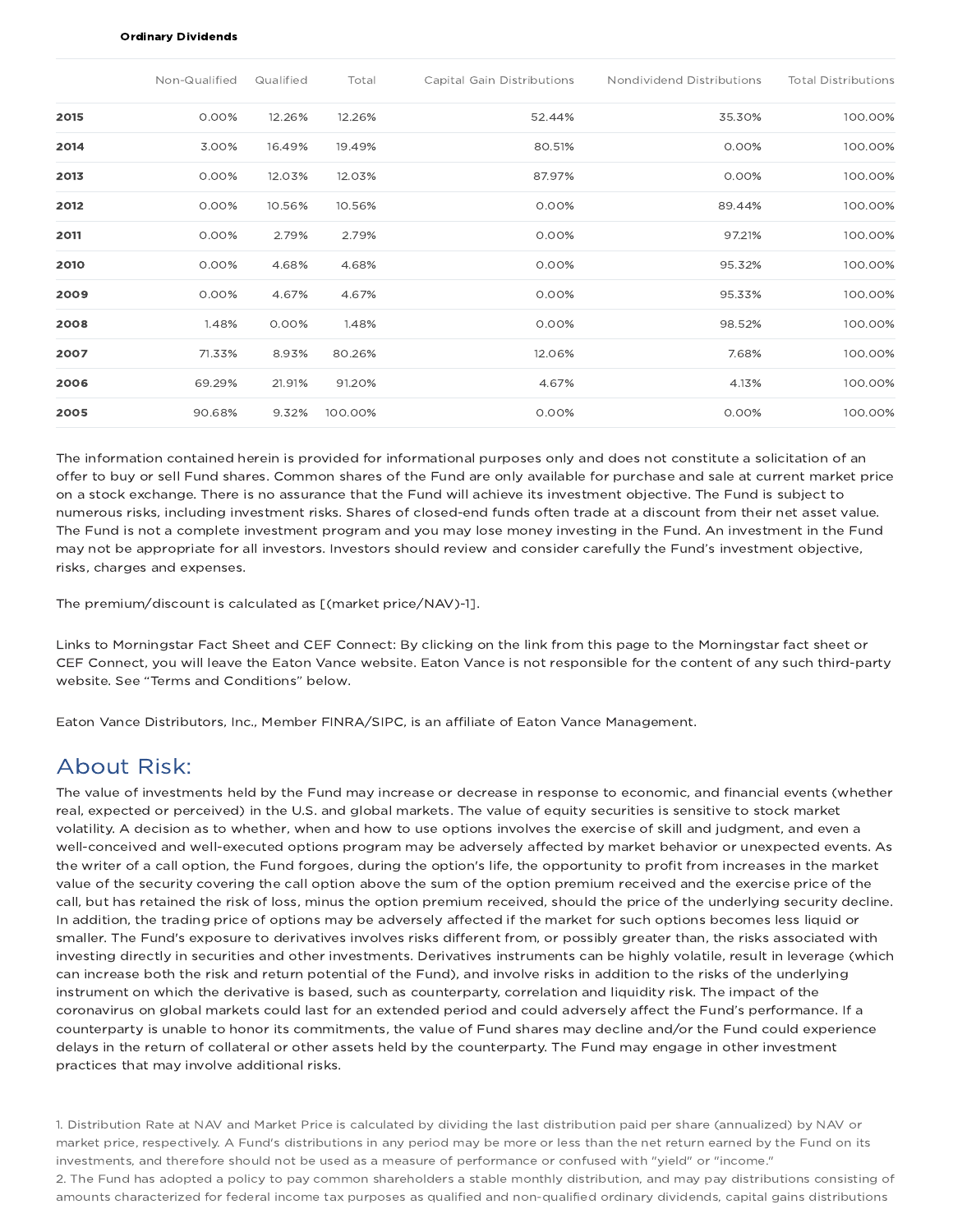and non-dividend distributions, also known as return of capital.

3. See "Tax Character of Distributions". For information about any distributions in the current year estimated to include non-dividend distributions or capital gains, please refer to Eaton Vance Closed-End Fund Distribution Notices (19a).

4. The Fund has adopted a policy to pay common shareholders a stable monthly distribution. In an effort to maintain a stable distribution amount, the Fund may pay distributions consisting of amounts characterized for federal income tax purposes as qualified and non-qualified ordinary dividends, capital gains distributions and nondividend distributions, also known as return of capital. A nondividend or return of capital distribution may include, for example, a return of some or all of the money that an investor invested in Fund shares, which can cause the Fund's NAV to erode. There is no assurance that the Fund will always be able to pay distributions of a particular size.

### Portfolio

# Fund Holdings  $(\%)^{5,6}$

as of Apr 30, 2022

| Holding                       | % of Net Assets |
|-------------------------------|-----------------|
| <b>Microsoft Corp</b>         | 8.27%           |
| Alphabet Inc - CL C           | 7.86%           |
| Amazon.com Inc                | 7.85%           |
| <b>Apple Inc</b>              | 6.68%           |
| Visa Inc                      | 5.41%           |
| <b>Adobe Inc</b>              | 3.38%           |
| AbbVie Inc                    | 2.99%           |
| <b>Qualcomm Inc</b>           | 2.80%           |
| <b>UnitedHealth Group Inc</b> | 2.54%           |
| Intuit Inc                    | 2.53%           |
| <b>View All</b>               |                 |

Complete options holdings for this Fund may be seen in the Fund's quarterly N-Q filing. Common equity holdings are released on a monthly basis with a 30-day lag. Click here for more information.

The information contained herein is provided for informational purposes only and does not constitute a solicitation of an offer to buy or sell Fund shares. Common shares of the Fund are only available for purchase and sale at current market price on a stock exchange. There is no assurance that the Fund will achieve its investment objective. The Fund is subject to numerous risks, including investment risks. Shares of closed-end funds often trade at a discount from their net asset value. The Fund is not a complete investment program and you may lose money investing in the Fund. An investment in the Fund may not be appropriate for all investors. Investors should review and consider carefully the Fund's investment objective, risks, charges and expenses.

The premium/discount is calculated as [(market price/NAV)-1].

Links to Morningstar Fact Sheet and CEF Connect: By clicking on the link from this page to the Morningstar fact sheet or CEF Connect, you will leave the Eaton Vance website. Eaton Vance is not responsible for the content of any such third-party website. See "Terms and Conditions" below.

### About Risk:

The value of investments held by the Fund may increase or decrease in response to economic, and financial events (whether real, expected or perceived) in the U.S. and global markets. The value of equity securities is sensitive to stock market volatility. A decision as to whether, when and how to use options involves the exercise of skill and judgment, and even a well-conceived and well-executed options program may be adversely affected by market behavior or unexpected events. As the writer of a call option, the Fund forgoes, during the option's life, the opportunity to profit from increases in the market value of the security covering the call option above the sum of the option premium received and the exercise price of the call, but has retained the risk of loss, minus the option premium received, should the price of the underlying security decline. In addition, the trading price of options may be adversely affected if the market for such options becomes less liquid or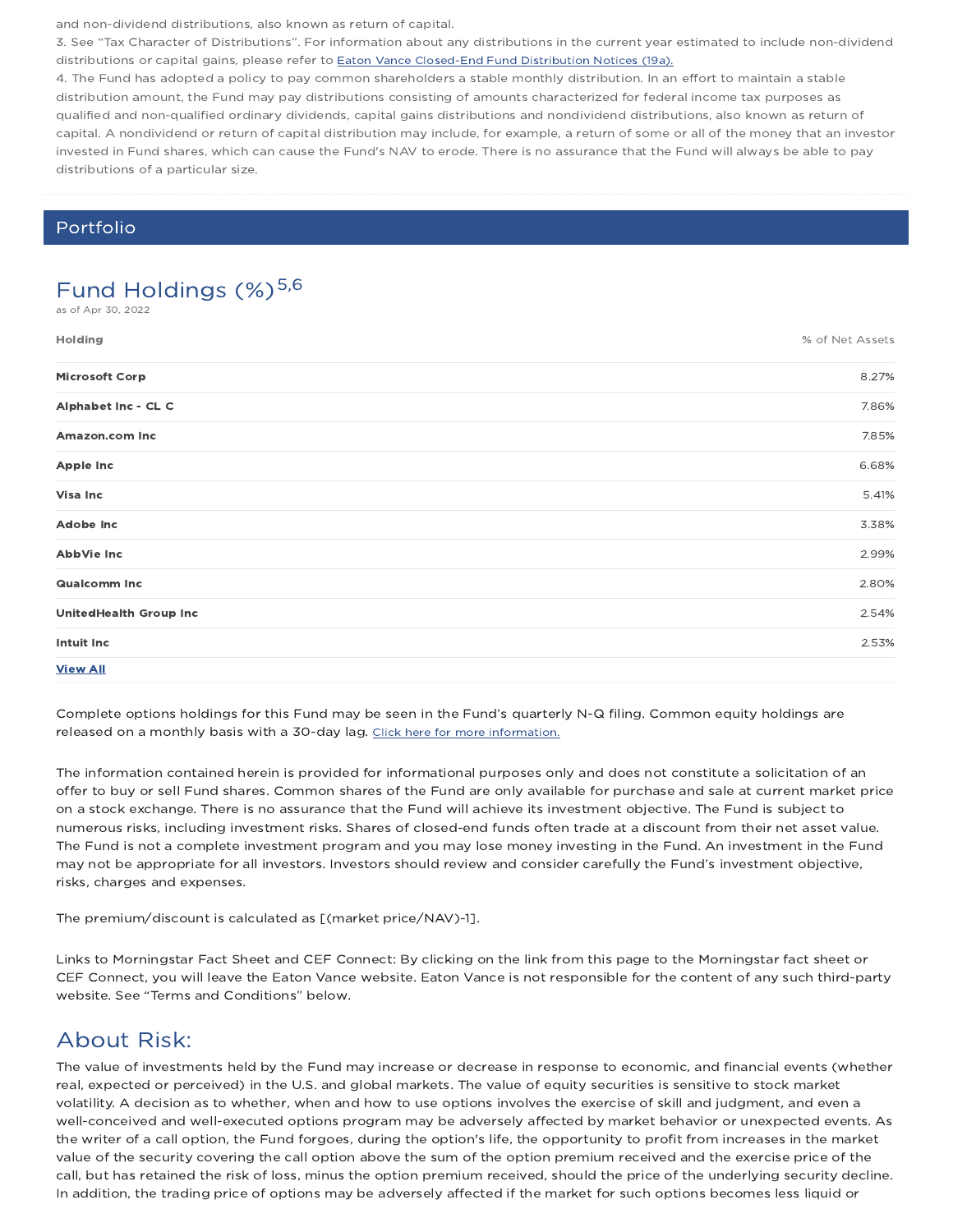smaller. The Fund's exposure to derivatives involves risks different from, or possibly greater than, the risks associated with investing directly in securities and other investments. Derivatives instruments can be highly volatile, result in leverage (which can increase both the risk and return potential of the Fund), and involve risks in addition to the risks of the underlying instrument on which the derivative is based, such as counterparty, correlation and liquidity risk. The impact of the coronavirus on global markets could last for an extended period and could adversely affect the Fund's performance. If a counterparty is unable to honor its commitments, the value of Fund shares may decline and/or the Fund could experience delays in the return of collateral or other assets held by the counterparty. The Fund may engage in other investment practices that may involve additional risks.

Eaton Vance Distributors, Inc., Member FINRA/SIPC, is an affiliate of Eaton Vance Management.

5. The following list reflects unaudited securities holdings (excluding derivatives positions). Holdings information may differ if presented as of trade date. Due to rounding, holdings of less than 0.005% may show as 0.00%. Portfolio information subject to change due to active management.

6. Percent of total net assets.

Management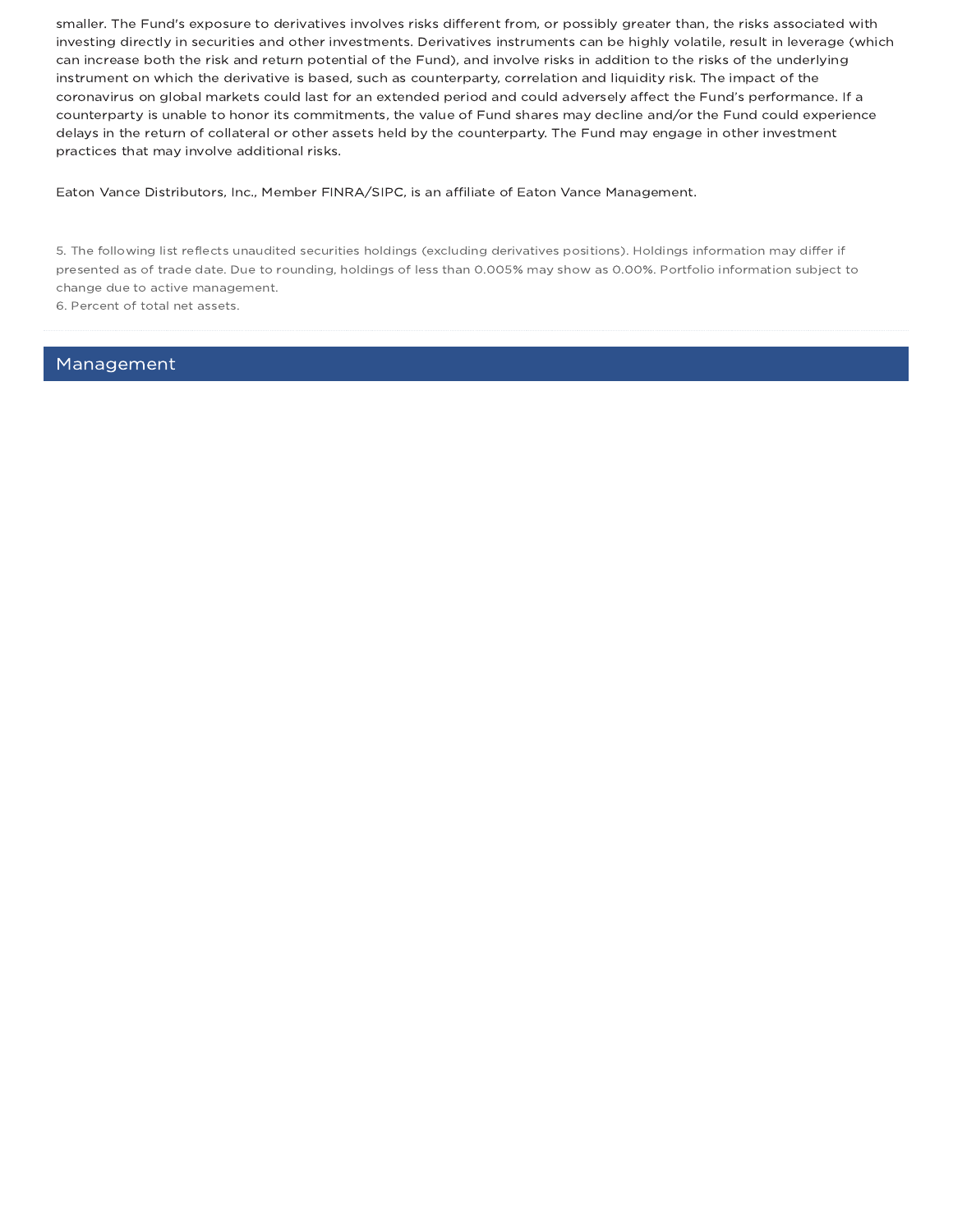

Lewis R. Piantedosi Managing Director, Portfolio Manager Joined Eaton Vance 1999

#### Biography

Lew is a managing director of Morgan Stanley and a portfolio manager on the Eaton Vance Core Growth team. He is responsible for buy and sell decisions, portfolio construction and risk management for Eaton Vance growth strategies. He joined Eaton Vance in 1993. Morgan Stanley acquired Eaton Vance in March 2021.

Lew began his career in the investment management industry in 1993. Prior to rejoining Eaton Vance in 1999, he served as partner, portfolio manager and equity analyst with Freedom Capital Management. Previously, he was a research analyst with Eaton Vance Management.

Lew earned a B.A. from Framingham State College and an MBA from Bentley University.

#### Education

- B.A. Framingham State College
- M.B.A McCallum Graduate School of Business, Bentley College

#### Experience

• Managed Fund since 2014



Douglas R. Rogers, CFA, CMT Executive Director, Portfolio Manager Joined Eaton Vance 2001

#### Biography

Doug is an executive director of Morgan Stanley and a portfolio manager on the Eaton Vance Core Growth team. He is responsible for buy and sell decisions, portfolio construction and risk management for Eaton Vance growth equity strategies. In addition, he covers the capital markets, consumer finance, diversified financial services, and internet software and services industries. He joined Eaton Vance in 2001. Morgan Stanley acquired Eaton Vance in March 2021.

Doug began his career in the investment management industry in 1999. Before joining Eaton Vance, he was a research analyst with Endeca Technologies Inc.

Doug earned a B.S. from the United States Naval Academy and an MBA from Harvard Business School. He holds the Chartered Market Technician (CMT®) designation and is a CFA charterholder.

#### Education

- B.S. United States Naval Academy
- M.B.A. Harvard University

#### Experience

• Managed Fund since 2021

### Literature

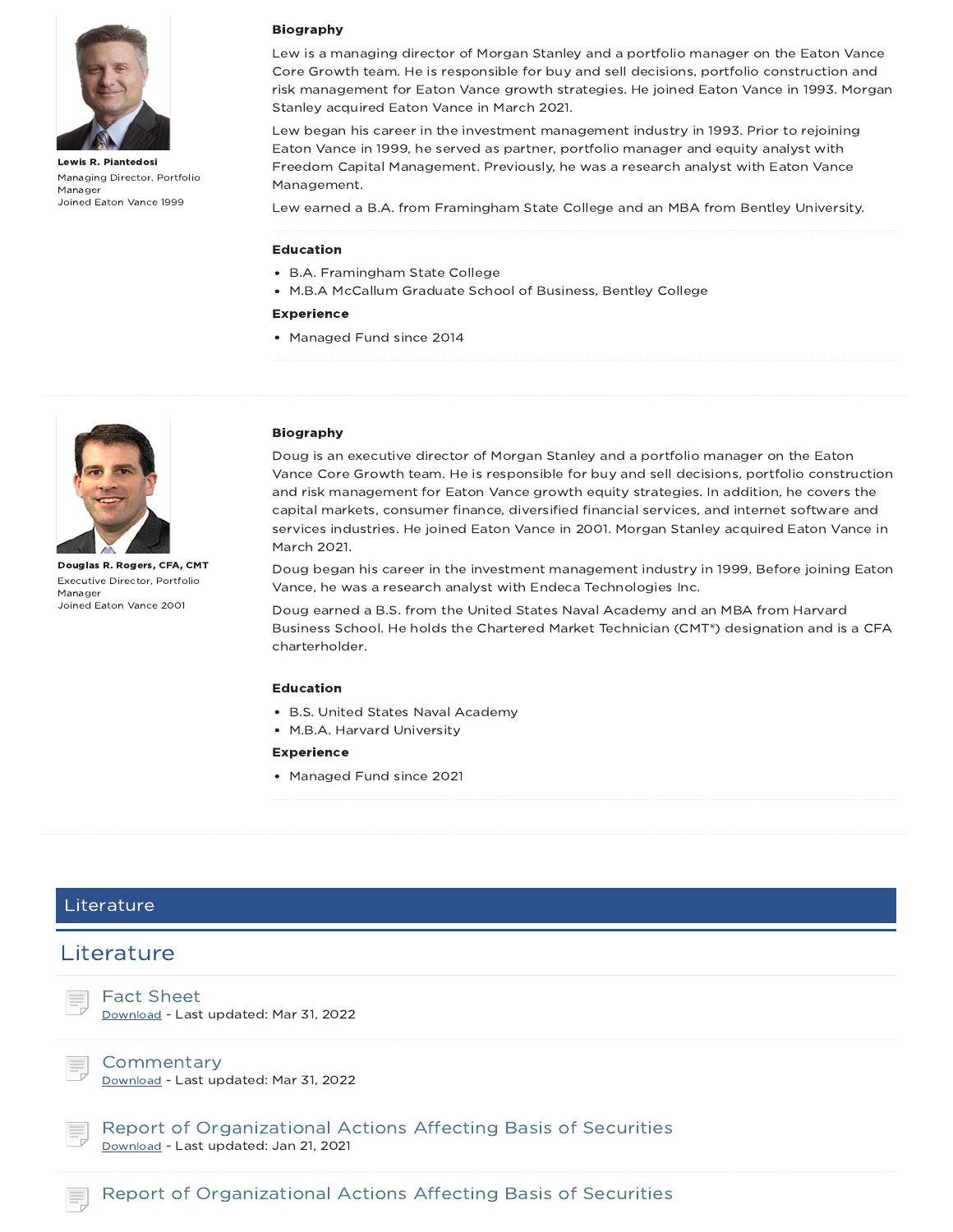| Download - Last updated: Dec 31, 2012                                                                                         |
|-------------------------------------------------------------------------------------------------------------------------------|
| <b>Annual Report</b><br>Download - Last updated: Dec 31, 2021                                                                 |
| <b>Equity Option Closed-End Fund Guide</b><br>Download - Last updated: Mar 31, 2022                                           |
| <b>Important Quarterly Equity Option Fund Data</b><br>Download - Last updated: Mar 31, 2022                                   |
| Q1 Holdings<br>Download - Last updated: Mar 31, 2022                                                                          |
| Q3 Holdings<br>Download - Last updated: Sep 30, 2021                                                                          |
| Holdings - Form N-PORT<br>Download                                                                                            |
| <b>Return of Capital Distributions Demystified</b><br>Download - Last updated: Dec 29, 2021                                   |
| Eaton Vance Announces Upcoming Retirement of Michael A. Allison<br>Download - Last updated: May 13, 2021                      |
| Eaton Vance Announces Updated Results of Closed-End Fund Share Repurchase<br>Programs<br>Download - Last updated: Jan 9, 2014 |
| Distribution Dates and Amounts Announced for Eaton Vance Closed-End Funds<br>Download - Last updated: Jun 1, 2022             |
| Eaton Vance Closed-End Funds Release Estimated Sources of Distribution<br>Download - Last updated: May 31, 2022               |
| Distribution Dates and Amounts Announced for Eaton Vance Closed-End Funds<br>Download - Last updated: May 2, 2022             |
| Eaton Vance Closed-End Funds Release Estimated Sources Of Distributions<br>Download - Last updated: Apr 29, 2022              |
| Distribution Dates and Amounts Announced for Eaton Vance Closed-End Funds<br>Download - Last updated: Apr 1, 2022             |
| Eaton Vance Closed-End Funds Release Estimated Sources of Distribution<br>Download - Last updated: Mar 31, 2022               |
| Distribution Dates and Amounts Announced for Eaton Vance Closed-End Funds<br>Download - Last updated: Mar 1, 2022             |
| Eaton Vance Closed-End Funds Release Estimated Sources Of Distributions<br>Download - Last updated: Feb 28, 2022              |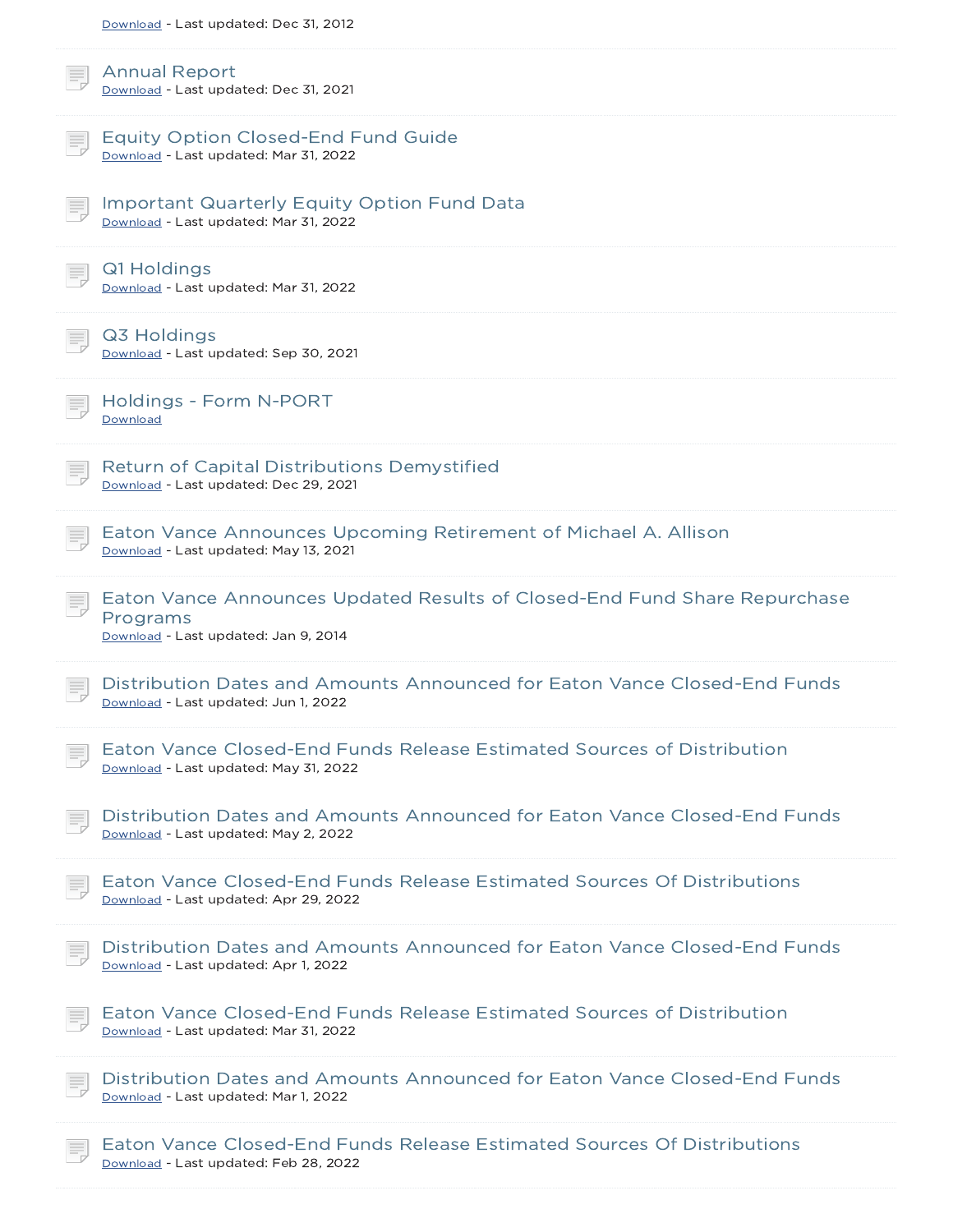| Distribution Dates and Amounts Announced for Eaton Vance Closed-End Funds<br>Download - Last updated: Feb 1, 2022 |
|-------------------------------------------------------------------------------------------------------------------|
| Eaton Vance Closed-End Funds Release Estimated Sources of Distribution<br>Download - Last updated: Jan 31, 2022   |
| Distribution Dates and Amounts Announced for Eaton Vance Closed-End Funds<br>Download - Last updated: Jan 3, 2022 |
| Eaton Vance Closed-End Funds Release Estimated Sources of Distribution<br>Download - Last updated: Dec 31, 2021   |
| Distribution Dates and Amounts Announced for Eaton Vance Closed-End Funds<br>Download - Last updated: Dec 1, 2021 |
| Eaton Vance Closed-End Funds Release Estimated Sources of Distributions<br>Download - Last updated: Nov 30, 2021  |
| Distribution Dates and Amounts Announced for Eaton Vance Closed-End Funds<br>Download - Last updated: Nov 1, 2021 |
| Eaton Vance Closed-End Funds Release Estimated Sources of Distribution<br>Download - Last updated: Oct 29, 2021   |
| Distribution Dates and Amounts Announced for Eaton Vance Closed-End Funds<br>Download - Last updated: Oct 1, 2021 |
| Eaton Vance Closed-End Funds Release Estimated Sources of Distribution<br>Download - Last updated: Sep 30, 2021   |
| Distribution Dates and Amounts Announced for Eaton Vance Closed-End Funds<br>Download - Last updated: Sep 1, 2021 |
| Eaton Vance Closed-End Funds Release Estimated Sources of Distributions<br>Download - Last updated: Aug 31, 2021  |
| Distribution Dates and Amounts Announced for Eaton Vance Closed-End Funds<br>Download - Last updated: Aug 2, 2021 |
| Eaton Vance Closed-End Funds Release Estimated Sources of Distribution<br>Download - Last updated: Jul 30, 2021   |
| Distribution Dates and Amounts Announced for Eaton Vance Closed-End Funds<br>Download - Last updated: Jul 1, 2021 |
| Eaton Vance Closed-End Funds Release Estimated Sources of Distributions<br>Download - Last updated: Jun 30, 2021  |
| Distribution Dates and Amounts Announced for Eaton Vance Closed-End Funds<br>Download - Last updated: Jun 1, 2021 |
| Eaton Vance Closed-End Funds Release Estimated Sources of Distributions<br>Download - Last updated: May 28, 2021  |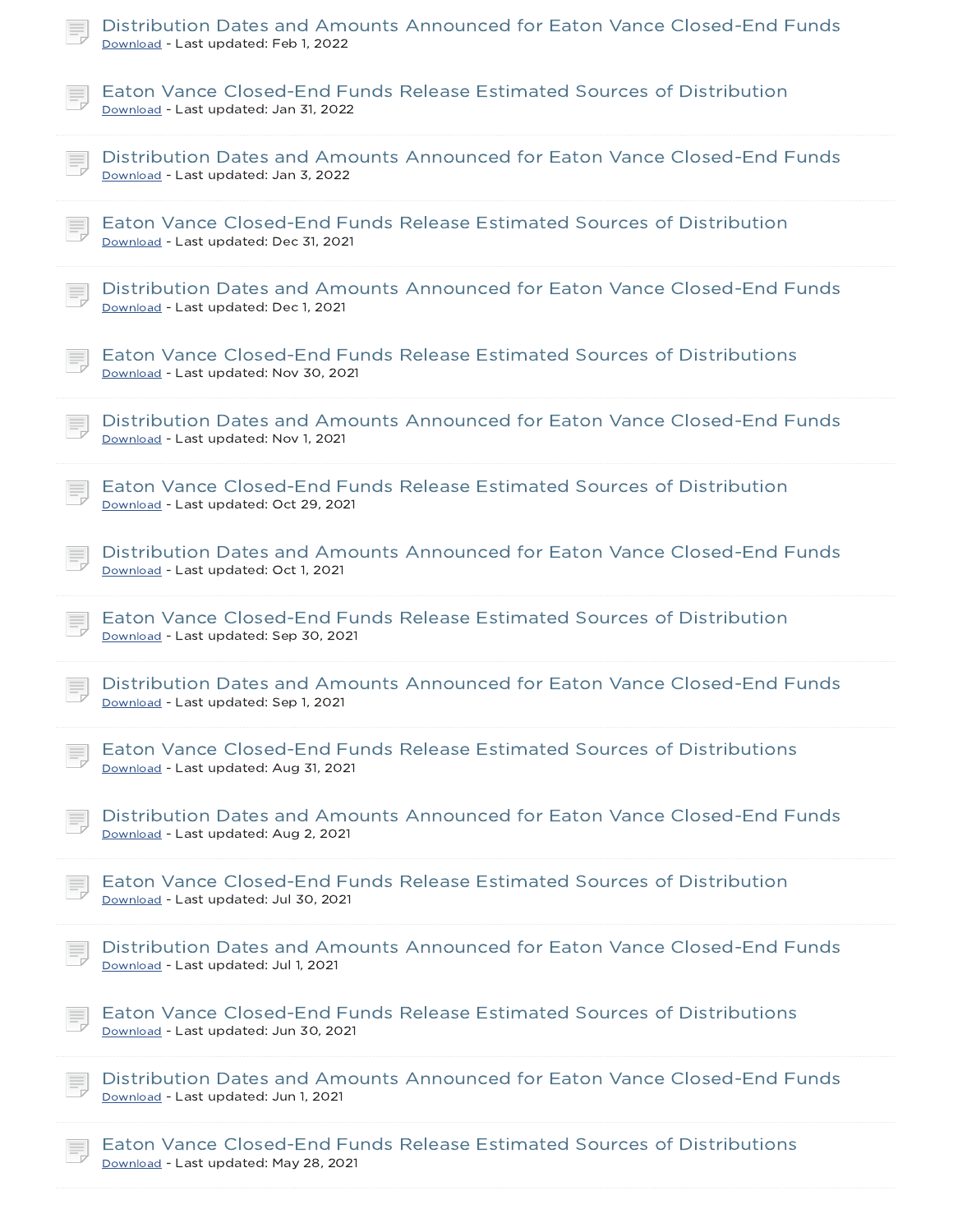| Distribution Dates and Amounts Announced for Eaton Vance Closed-End Funds<br>Download - Last updated: May 3, 2021                                                   |
|---------------------------------------------------------------------------------------------------------------------------------------------------------------------|
| Eaton Vance Closed-End Funds Release Estimated Sources of Distributions<br>Download - Last updated: Apr 30, 2021                                                    |
| Certain Eaton Vance Closed-End Funds Announce Telephonic Annual Meeting Of<br>Shareholders On April 15, 2021<br>Download - Last updated: Apr 5, 2021                |
| Distribution Dates and Amounts for Eaton Vance Closed-End Funds<br>Download - Last updated: Apr 1, 2021                                                             |
| Eaton Vance Closed-End Funds Release Estimated Sources of Distributions<br>Download - Last updated: Mar 31, 2021                                                    |
| Distribution Dates and Amounts Announced for Eaton Vance Closed-End Funds<br>Download - Last updated: Mar 1, 2021                                                   |
| Eaton Vance Closed-End Funds Release Estimated Sources of Distributions<br>Download - Last updated: Feb 26, 2021                                                    |
| Distribution Dates and Amounts Announced for Eaton Vance Closed-End Funds<br>Download - Last updated: Feb 1, 2021                                                   |
| Eaton Vance Closed-End Funds Release Estimated Sources of Distribution<br>Download - Last updated: Jan 29, 2021                                                     |
| Results of Joint Special Shareholder Meeting of Certain Eaton Vance Closed-End<br><b>Funds</b><br>Download - Last updated: Jan 25, 2021                             |
| Corrected Results of Joint Special Shareholder Meeting of Certain Eaton Vance<br><b>Closed-End Funds</b><br>Download - Last updated: Jan 12, 2021                   |
| Results of Joint Special Shareholder Meeting of Certain Eaton Vance Closed-End<br><b>Funds</b><br>Download - Last updated: Jan 8, 2021                              |
| Distribution Dates and Amounts Announced for Eaton Vance Closed-End Funds<br>Download - Last updated: Jan 4, 2021                                                   |
| Eaton Vance Closed-End Funds Release Estimated Sources of Distribution<br>Download - Last updated: Dec 31, 2020                                                     |
| Certain Eaton Vance Closed-End Funds Joint Special Meeting of Shareholders on<br>January 7, 2021 Will Be a Virtual Meeting<br>Download - Last updated: Dec 23, 2020 |
| Distribution Dates and Amounts Announced for Eaton Vance Closed-End Funds<br>Download - Last updated: Dec 1, 2020                                                   |
| Eaton Vance Closed-End Funds Release Estimated Sources of Distribution                                                                                              |

Download - Last updated: Nov 30, 2020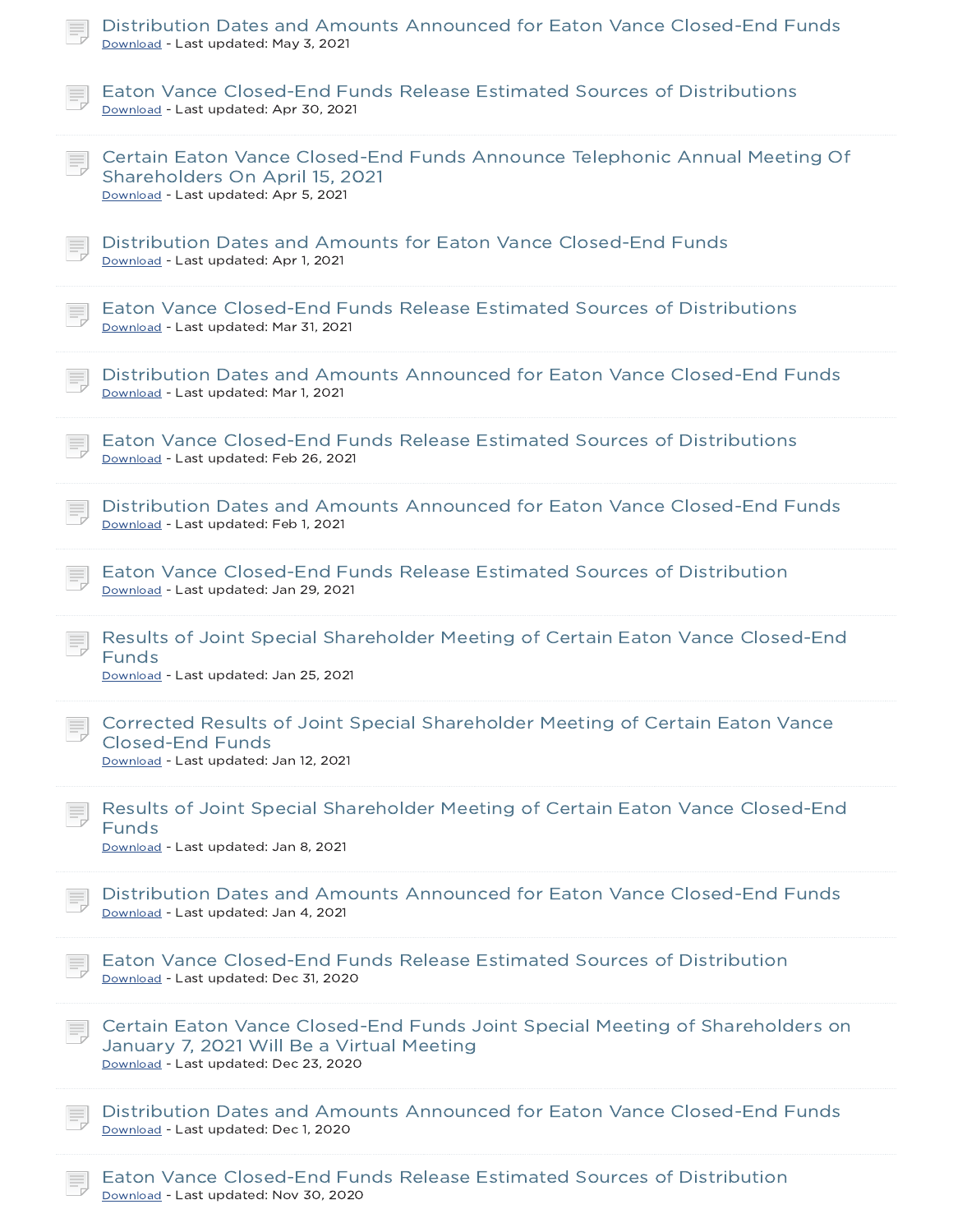| Eaton Vance Closed-End Funds Announce Board Approval of New Investment<br>Advisory and Sub-Advisory Agreements<br>Download - Last updated: Nov 10, 2020     |
|-------------------------------------------------------------------------------------------------------------------------------------------------------------|
| Distribution Dates and Amounts Announced for Eaton Vance Closed-End Funds<br>Download - Last updated: Nov 2, 2020                                           |
| Eaton Vance Closed-End Funds Release Estimated Sources of Distribution<br>Download - Last updated: Oct 30, 2020                                             |
| Eaton Vance Closed-End Funds Announce Record and Meeting Dates For Joint<br><b>Special Meeting of Shareholders</b><br>Download - Last updated: Oct 29, 2020 |
| Distribution Dates and Amounts Announced for Eaton Vance Closed-End Funds<br>Download - Last updated: Oct 1, 2020                                           |
| Eaton Vance Closed-End Funds Release Estimated Sources of Distribution<br>Download - Last updated: Sep 30, 2020                                             |
| Distribution Dates and Amounts Announced for Eaton Vance Closed-End Funds<br>Download - Last updated: Sep 1, 2020                                           |
| Eaton Vance Closed-End Funds Release Estimated Sources of Distribution<br>Download - Last updated: Aug 31, 2020                                             |
| Distribution Dates and Amounts Announced for Eaton Vance Closed-End Funds<br>Download - Last updated: Aug 3, 2020                                           |
| Eaton Vance Closed-End Funds Release Estimated Sources of Distribution<br>Download - Last updated: Jul 31, 2020                                             |
| Distribution Dates and Amounts Announce for Eaton Vance Closed-End Funds<br>Download - Last updated: Jul 1, 2020                                            |
| Eaton Vance Closed-End Funds Release Estimated Sources of Distribution<br>Download - Last updated: Jun 30, 2020                                             |
| Certain Eaton Vance Closed-End Funds Announce Telephonic Annual Meeting of<br>Shareholders on April 16, 2020<br>Download - Last updated: Apr 6, 2020        |
| Distribution Dates and Distribution Rate Changes Announced for Certain Eaton<br><b>Vance Closed-End Funds</b><br>Download - Last updated: Jan 2, 2019       |
| Eaton Vance Closed-End Funds Release Estimated Sources of Distribution<br>Download - Last updated: May 31, 2017                                             |
| Distribution Dates and Amounts Announced for Eaton Vance Closed-End Funds<br>Download - Last updated: May 1, 2017                                           |
| Eaton Vance Closed-End Eunds Release Estimated Sources of Distributions                                                                                     |

Vance Closed-End Funds Release Estimated Sources of Distributions Download - Last updated: Apr 28, 2017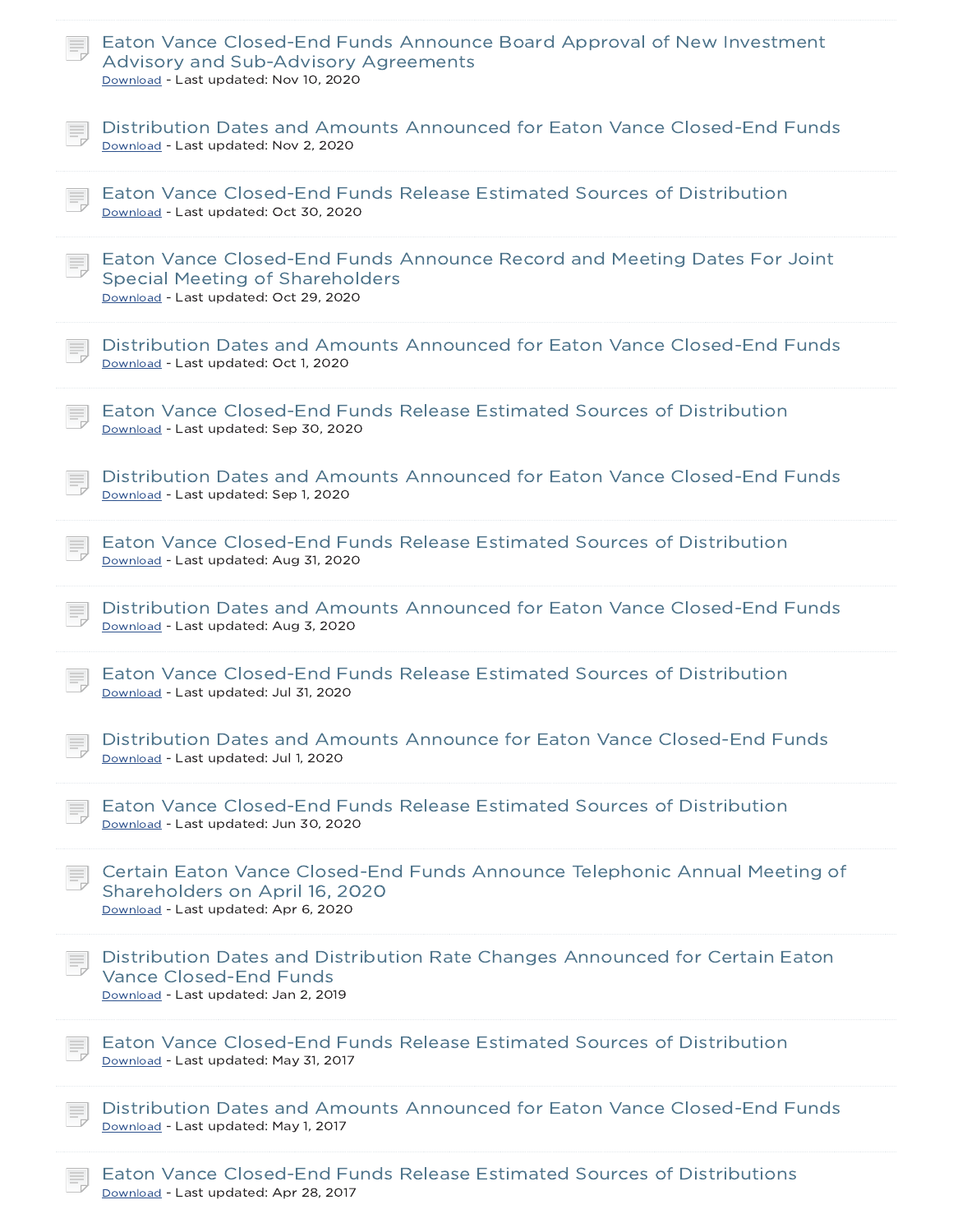| Distribution Dates and Amounts Announced for Eaton Vance Closed-End Funds<br>Download - Last updated: Apr 3, 2017                           |
|---------------------------------------------------------------------------------------------------------------------------------------------|
| Eaton Vance Updates Results of Equity Option CEF Share Repurchase Program<br>Download - Last updated: Oct 4, 2013                           |
| Eaton Vance Announces Updated Results of Equity Option Closed-End Fund Share<br>Repurchase Program<br>Download - Last updated: Sep 19, 2013 |
| Eaton Vance Announces Results of Equity Option Closed-End Fund Share<br>Repurchase Program<br>Download - Last updated: May 1, 2013          |
| Eaton Vance Announces Results of Equity Option Closed-End Fund Share<br>Repurchase Program<br>Download - Last updated: Mar 8, 2013          |
| Eaton Vance Equity Option CEFs Adopt Share Repurchase Program<br>Download - Last updated: Aug 8, 2012                                       |
| Section 16 Filings - www.sec.gov<br>Download - Last updated: Jun 30, 2011                                                                   |
| Semi-Annual Report<br>Download - Last updated: Jun 30, 2021                                                                                 |

# **H** Eaton Vance

### in  $y = 0$



**HEADQUARTERS** Two International Place Boston, MA 02110

**Investments** 

Eaton Vance Funds

Parametric Funds

Calvert Funds

Separately Managed Accounts

Closed-End Funds and Term Trusts

#### **Insights**

Advisory Blog Monthly Market Monitor Market Update Events<sup>2</sup> The Advisor Institute

#### Taxes & Tools

Investment Tax Center Tax Information

Investment Tax Calculator Laddered Investing Interest Rate Scenario Tool

Concentrated Stock Position **Calculator** 

#### **Resources**

Forms & E-Delivery Mutual Funds & Abandoned Property DST Vision AdvisorCentral